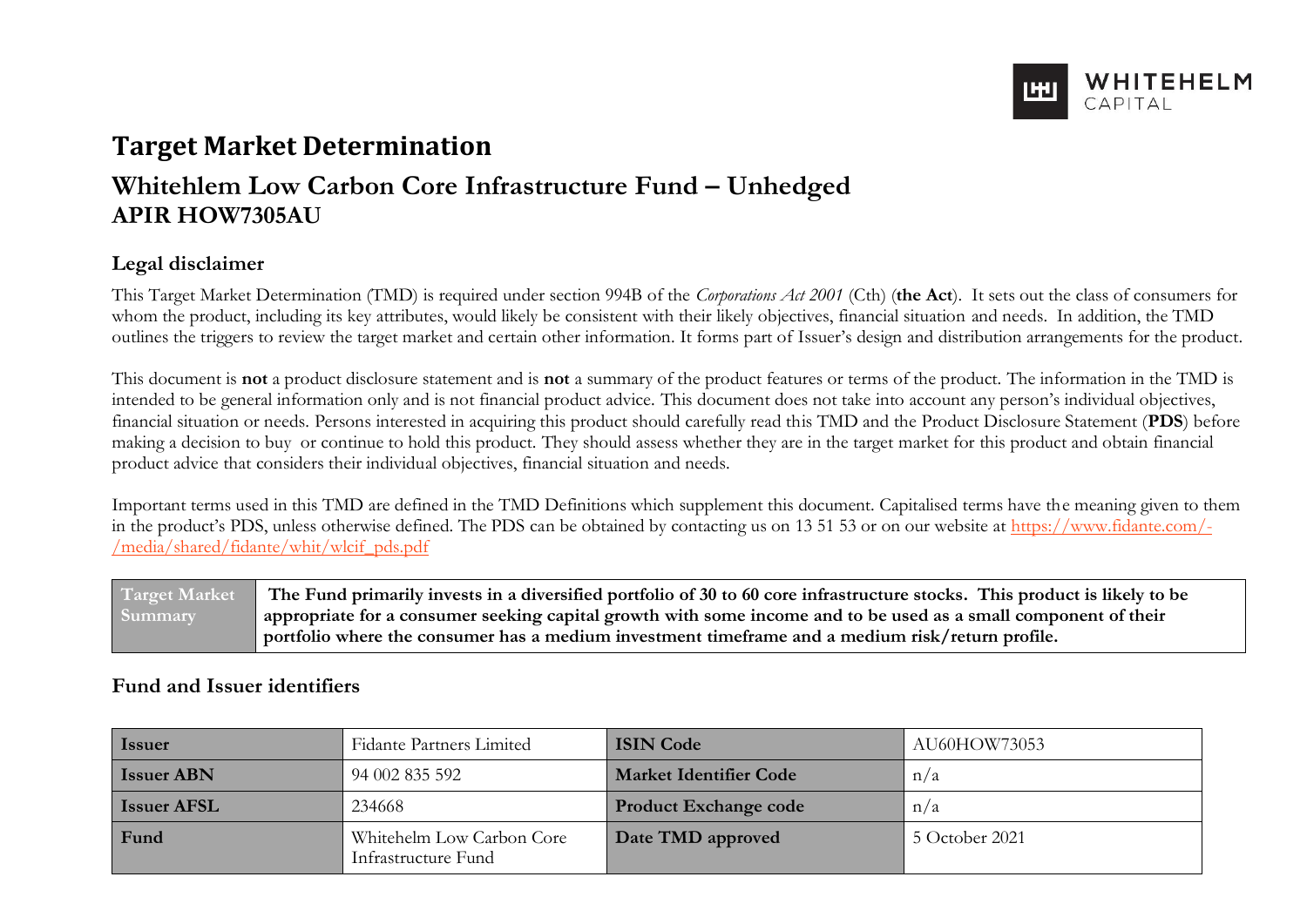| <b>ARSN</b>      | 631 299 084 | <b>TMD Version</b> | 1.0     |
|------------------|-------------|--------------------|---------|
| <b>APIR Code</b> | HOW7305AU   | TMD Status         | Jurrent |

## **Description of Target Market**

This part is required under section 994B(5)(b) of the Act.

## **TMD indicator key**

The Consumer Attributes for which the product is likely to be appropriate have been assessed using a red/amber/green rating methodology with appropriate colour coding:

In target market Potentially in target market Not considered in target market

#### **Instructions**

In the tables below, Column 1, Consumer Attributes, indicates a description of the likely objectives, financial situation and needs of the class of consumers that are considering this product. Column 2, TMD indicator, indicates whether a consumer meeting the attribute in column 1 is likely to be in the target market for this product.

Generally, a consumer is unlikely to be in the target market for the product if:

- **one or more** of their Consumer Attributes correspond to a **red** rating, or
- **three or more** of their Consumer Attributes correspond to an **amber** rating.

#### **Investment products and diversification**

A consumer (or class of consumer) may intend to hold a product as part of a diversified portfolio (typically with an intended product use of *satellite/small allocation* or *core component*). In such circumstances, the product should be assessed against the consumer's attributes for the relevant portion of the portfolio, rather than the consumer's portfolio as a whole. For example, a consumer may seek to construct a conservative portfolio with a satellite/small allocation to growth assets. In this case, it may be likely that a product with a *High* or *Very High* risk/return profile is consistent with the consumer's objectives for that allocation notwithstanding that the risk/return profile of the consumer as a whole is *Low* or *Medium*. In making this assessment, distributors should consider all features of a product (including its key attributes).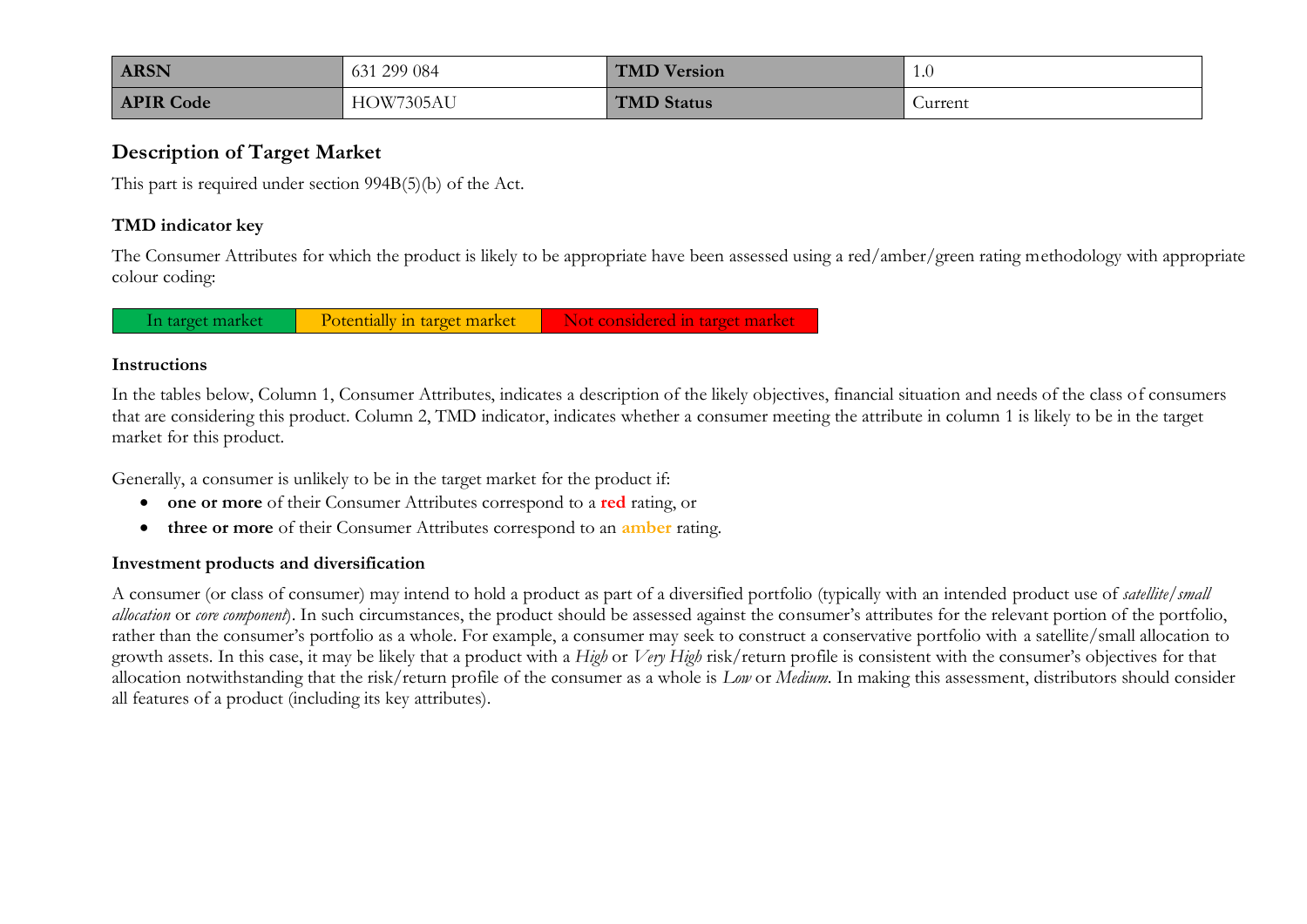| <b>Consumer Attributes</b>                                   | <b>TMD</b> Indicator | Product description including key attributes                                                                                                                                             |
|--------------------------------------------------------------|----------------------|------------------------------------------------------------------------------------------------------------------------------------------------------------------------------------------|
|                                                              |                      |                                                                                                                                                                                          |
| Consumer's investment objective                              |                      |                                                                                                                                                                                          |
| Capital Growth                                               |                      | The Fund aims to outperform the OECD Total CPI $+5\%$ over rolling five-year periods                                                                                                     |
| Capital Preservation                                         |                      | (after costs). The Fund seeks to build a diversified portfolio of high quality infrastructure<br>stocks that have predictable revenues and cash flows with built-in inflation protection |
| Capital Guaranteed                                           |                      | across sectors such as airports, toll roads, electricity and natural gas grids and water                                                                                                 |
| <b>Income Distribution</b>                                   |                      | utilities.                                                                                                                                                                               |
| Consumer's intended product use<br>(% of Investable Assets)  |                      |                                                                                                                                                                                          |
| Solution/Standalone (75-100%)                                |                      | The Fund has medium diversification and aims to be fully invested.                                                                                                                       |
| Core Component (25-75%)                                      |                      |                                                                                                                                                                                          |
| Satellite/small allocation (<25%)                            |                      |                                                                                                                                                                                          |
| <b>Consumer's investment timeframe</b>                       |                      |                                                                                                                                                                                          |
| Short ( $\leq$ 2 years)                                      |                      | The suggested minimum investment timeframe for the Fund is at least 5 years.                                                                                                             |
| Medium ( $\leq 8$ years)                                     |                      |                                                                                                                                                                                          |
| Long ( $> 8$ years)                                          |                      |                                                                                                                                                                                          |
| Consumer's Risk (ability to bear<br>loss) and Return profile |                      |                                                                                                                                                                                          |
| Low                                                          |                      | The Standard Risk Measure for the Fund is Risk Band 5.                                                                                                                                   |
| Medium                                                       |                      |                                                                                                                                                                                          |
| High                                                         |                      |                                                                                                                                                                                          |
| Very High                                                    |                      |                                                                                                                                                                                          |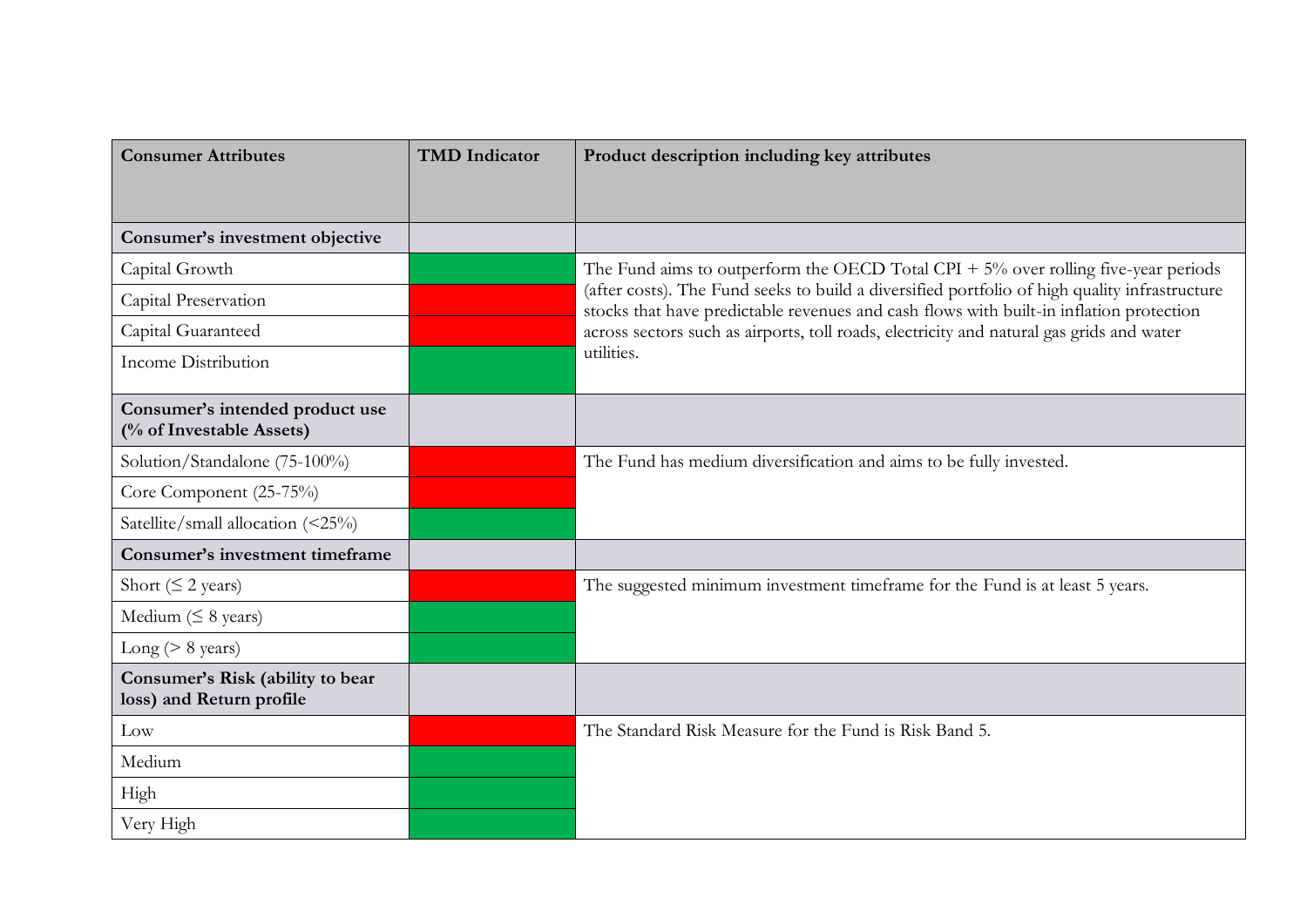| Consumer's need to withdraw<br>money | <b>TMD</b> Indicator | Product description including key attributes                                                        |
|--------------------------------------|----------------------|-----------------------------------------------------------------------------------------------------|
| Daily                                |                      | The Product permits daily redemptions under normal circumstances and the Issuer is                  |
| Weekly                               |                      | typically able to meet redemption requests within five business days under normal<br>circumstances. |
| Monthly                              |                      |                                                                                                     |
| Quarterly                            |                      |                                                                                                     |
| Annually or longer                   |                      |                                                                                                     |

# **Appropriateness**

This part is required under RG 274.64–66.

The Issuer has assessed the product and formed the view that the product, including its key attributes, is likely to be consistent with the likely objectives, financial situation and needs of consumers in the target market as described above, as the features of this product in Column 3 of the table above are likely to be suitable for consumers with the attributes identified with a green TMD Indicator in Column 2.

# **Distribution conditions/restrictions**

This part is required under section 994B(5)(c) of the Act.

| <b>Distribution Condition</b>           | <b>Distribution Condition Rationale</b> |  |
|-----------------------------------------|-----------------------------------------|--|
| There are no distribution<br>conditions | Not applicable                          |  |

**Review triggers** This part is required under section 994B(5)(d) of the Act. Material change to key attributes, fund investment objective and/or fees. Material deviation from benchmark / objective over sustained period. Key attributes have not performed as disclosed by a material degree and for a material period. Determination by the issuer of an ASIC reportable Significant Dealing Material or unexpectedly high number of complaints (as defined in section 994A(1) of the Act) about the product or distribution of the product. The use of Product Intervention Powers, regulator orders or directions that affects the product.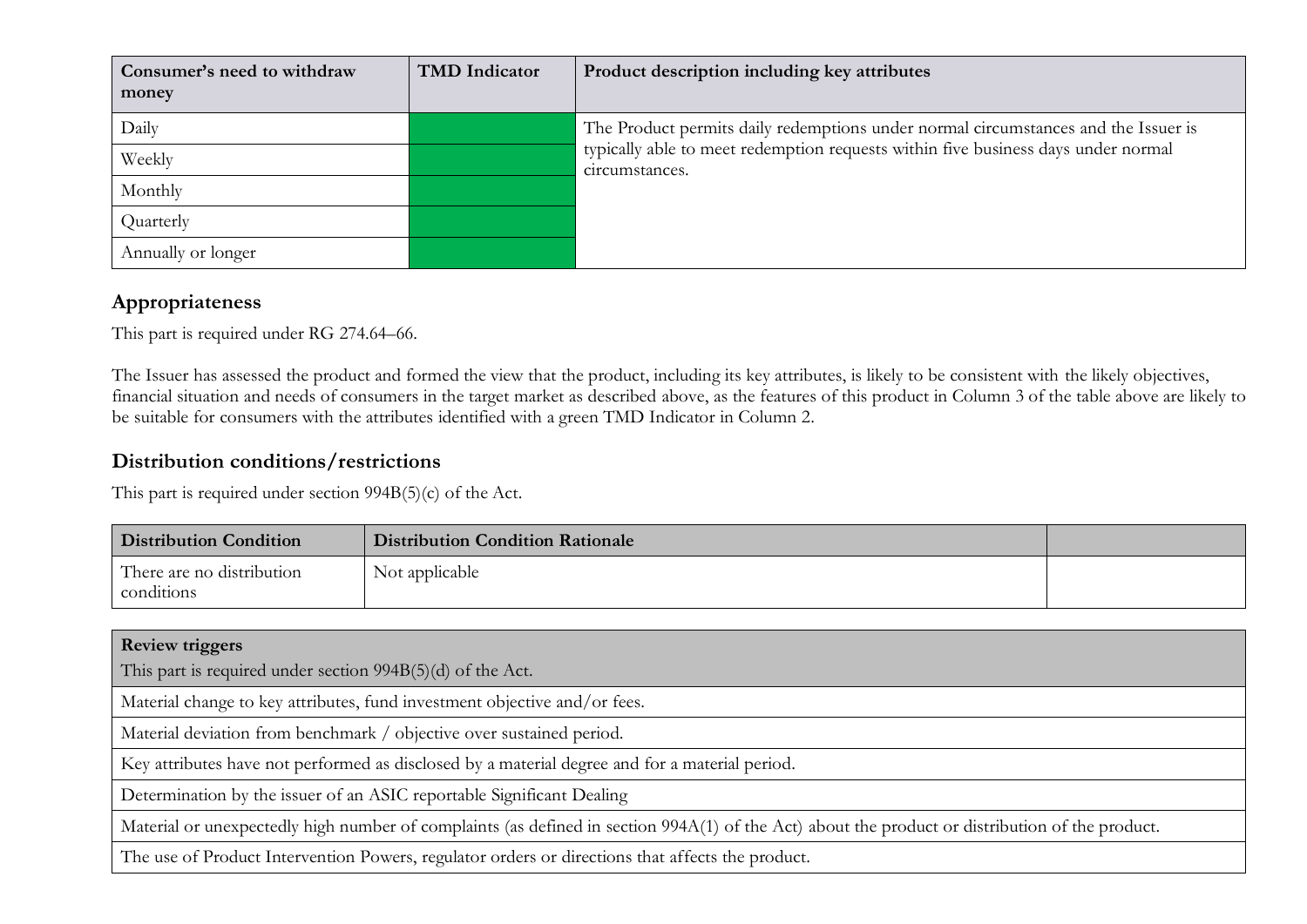| <b>Mandatory review periods</b>                                    |                           |  |
|--------------------------------------------------------------------|---------------------------|--|
| This part is required under section 994B(5)(e) and (f) of the Act. |                           |  |
| <b>Review period</b>                                               | Maximum period for review |  |
| Initial review                                                     | 1 year and 3 months       |  |
| Subsequent reviews                                                 | 3 years and 3 months      |  |

| Distributor reporting requirements<br>This part is required under section $994B(5)(g)$ and (h) of the Act.                                                                                                                       |                                                                                                                             |                                                   |  |
|----------------------------------------------------------------------------------------------------------------------------------------------------------------------------------------------------------------------------------|-----------------------------------------------------------------------------------------------------------------------------|---------------------------------------------------|--|
| <b>Reporting requirement</b>                                                                                                                                                                                                     | <b>Reporting period</b>                                                                                                     | Which distributors this<br>requirement applies to |  |
| Complaints (as defined in section 994A(1) of the Act) relating<br>to the product design, product availability and distribution.<br>The distributor should provide all the content of the<br>complaint, having regard to privacy. | Within 10 business days following end of calendar<br>quarter                                                                | All distributors                                  |  |
| Significant dealing outside of target market, under s994F(6) of<br>the Act.<br>See Definitions for further detail.                                                                                                               | As soon as practicable but no later than 10 business days<br>after distributor becomes aware of the significant<br>dealing. | All distributors                                  |  |
| To the extent a distributor is aware of dealings outside the<br>target market, including reason why acquisition is outside of<br>target market, and whether acquisition occurred under<br>personal advice.                       | Within 10 business days following end of calendar<br>quarter.                                                               | All distributors                                  |  |

If practicable, distributors should adopt the FSC data standards for reports to the Issuer. Distributors must report to the Issuer using the agreed methodology. Contact details relating to this TMD for the Issuer are:

**Fidante Product Team**  c/- Roy Sider Product Manager, Fidante Partners E: [fidanteproduct@fidante.com.au](mailto:fidanteproduct@fidante.com.au) PH: (02) 9994 7117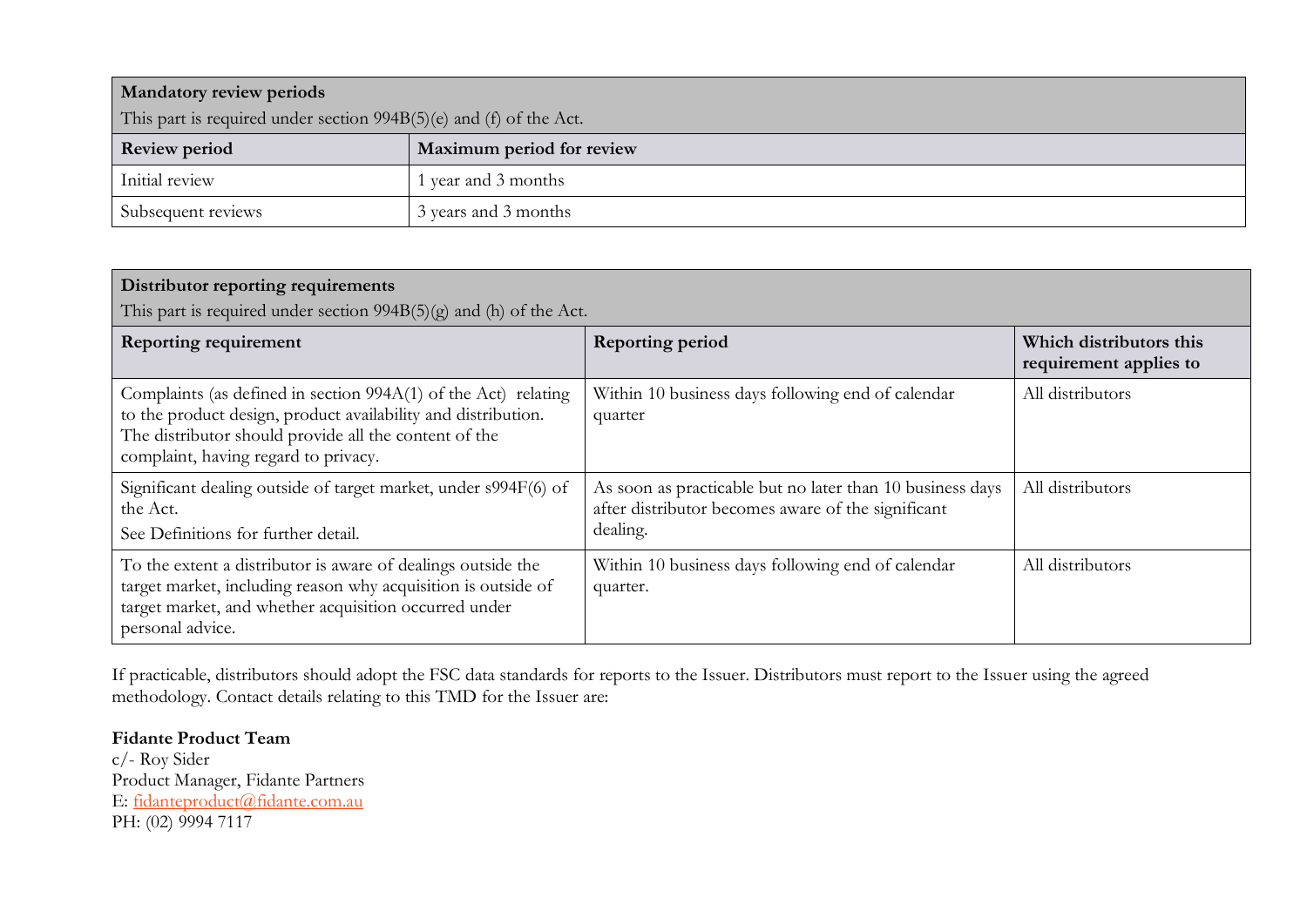The Issuer is a member of the Challenger Limited group of companies (Challenger Group). The Issuer is not an authorised deposit-taking institution (ADI) for the purpose of the *Banking Act 1959* (Cth), and its obligations do not represent deposits or liabilities of an ADI in the Challenger Group (Challenger ADI) and no Challenger ADI provides a guarantee or otherwise provides assurance in respect of the obligations of the Issuer. Investments in the Fund are subject to investment risk including possible delays in repayment and loss of income or principal invested. Accordingly, the performance, the repayment of capital or any particular rate of return on your investments are not guaranteed by any member of the Challenger Group.

# **Definitions**

| Term                                                     | Definition                                                                                                                                                                                                                                                                                                                                      |  |
|----------------------------------------------------------|-------------------------------------------------------------------------------------------------------------------------------------------------------------------------------------------------------------------------------------------------------------------------------------------------------------------------------------------------|--|
| Consumer's investment objective                          |                                                                                                                                                                                                                                                                                                                                                 |  |
| Capital Growth                                           | The consumer seeks to invest in a product designed to generate capital return. The consumer prefers exposure to<br>growth assets or otherwise seeks an investment return above the current inflation rate.                                                                                                                                      |  |
| Capital Preservation                                     | The consumer seeks to invest in a product to reduce volatility and minimise loss in a market down-turn. The<br>consumer prefers exposure to defensive assets (such as cash or fixed income securities) that are generally lower in<br>risk and less volatile than growth investments.                                                           |  |
| Capital Guaranteed                                       | The consumer seeks a guarantee or protection against capital loss whilst still seeking the potential for capital<br>growth (typically gained through a derivative arrangement). The consumer would likely understand the<br>complexities, conditions and risks that are associated with such products.                                          |  |
| Income Distribution                                      | The consumer seeks to invest in a product designed to distribute regular and/or tax-effective income. The<br>consumer prefers exposure to income-generating assets (typically, high dividend-yielding equities, fixed income<br>securities and money market instruments).                                                                       |  |
| Consumer's intended product use (% of Investable Assets) |                                                                                                                                                                                                                                                                                                                                                 |  |
| Solution/Standalone (75-100%)                            | The consumer intends to hold the investment as either a part or the majority (up to 100%) of their total <i>investable</i><br>assets (see definition below). The consumer typically prefers exposure to a product with at least High portfolio<br>diversification (see definitions below).                                                      |  |
| Core Component (25-75%)                                  | The consumer intends to hold the investment as a major component, up to 75%, of their total <i>investable assets</i> (see<br>definition below). The consumer typically prefers exposure to a product with at least Medium portfolio diversification<br>(see definitions below).                                                                 |  |
| Satellite $(\leq 25\%)$                                  | The consumer intends to hold the investment as a smaller part of their total portfolio, as an indication it would<br>be suitable for up to 25% of the total <i>investable assets</i> (see definition below). The consumer is likely to be<br>comfortable with exposure to a product with Low portfolio diversification (see definitions below). |  |
| <b>Investable Assets</b>                                 | Those assets that the investor has available for investment, excluding the family home.                                                                                                                                                                                                                                                         |  |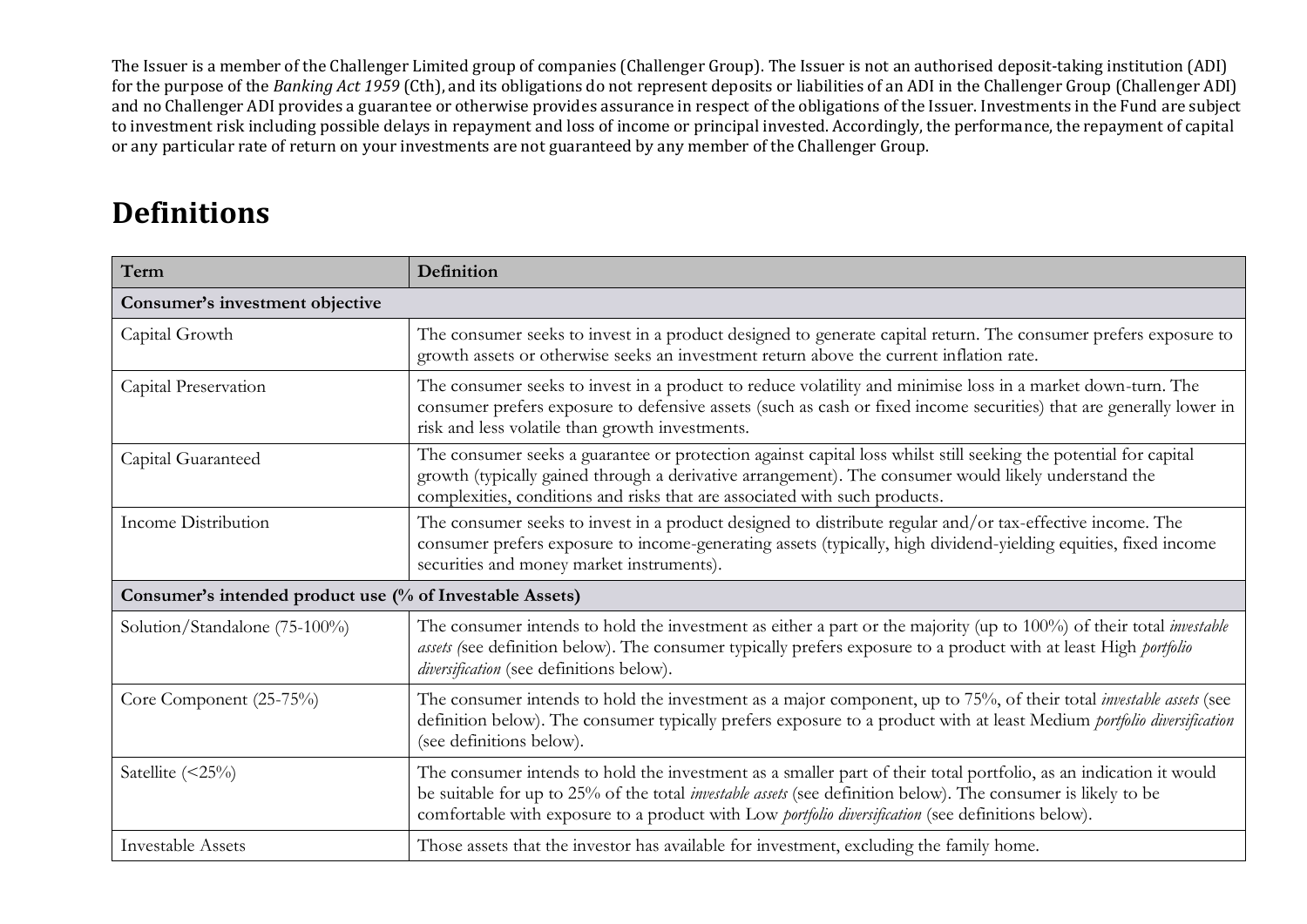| Portfolio diversification                                 |                                                                                                                                                                                                                                                                                                                         |  |
|-----------------------------------------------------------|-------------------------------------------------------------------------------------------------------------------------------------------------------------------------------------------------------------------------------------------------------------------------------------------------------------------------|--|
| Low                                                       | Single asset class, single country, low or moderate holdings of securities - e.g. high conviction Aussie equities.                                                                                                                                                                                                      |  |
| Medium                                                    | 1-2 Asset Classes, Single Country, Broad exposure within asset class, e.g. Aussie Equities All Ords.                                                                                                                                                                                                                    |  |
| High                                                      | Highly diversified across either asset classes, countries or investment managers, e.g. Australian multi-manager<br>balanced fund or Global Equities extending beyond benchmark.                                                                                                                                         |  |
| Consumer's intended investment timeframe                  |                                                                                                                                                                                                                                                                                                                         |  |
| Short ( $\leq$ 2 years)                                   | The consumer has a short investment timeframe and may wish to redeem within two years.                                                                                                                                                                                                                                  |  |
| Medium $(> 2$ years)                                      | The consumer has a medium investment timeframe and is unlikely to redeem within two years.                                                                                                                                                                                                                              |  |
| Long ( $> 8$ years)                                       | The consumer has a long investment timeframe and is unlikely to redeem within eight years.                                                                                                                                                                                                                              |  |
| Consumer's Risk (ability to bear loss) and Return profile |                                                                                                                                                                                                                                                                                                                         |  |
| Low                                                       | The consumer is conservative or low risk in nature, seeks to minimise potential losses (e.g., has the ability to bear<br>up to 1 negative return over a 20 year period (SRM 1 to 2)) and is comfortable with a low target return profile.<br>Consumer typically prefers defensive assets such as cash and fixed income. |  |
| Medium                                                    | The consumer is moderate or medium risk in nature, seeking to minimise potential losses (e.g. has the ability to<br>bear up to 4 negative returns over a 20 year period (SRM 3 to 5)) and comfortable with a moderate target return<br>profile.                                                                         |  |
|                                                           | Consumer typically prefers a balance of growth assets such as shares, property and alternative assets and<br>defensive assets such as cash and fixed income.                                                                                                                                                            |  |
| High                                                      | The consumer is higher risk in nature and can accept higher potential losses (e.g. has the ability to bear up to 6<br>negative returns over a 20 year period (SRM 6)) in order to target a higher target return profile.                                                                                                |  |
|                                                           | Consumer typically prefers predominantly growth assets such as shares, property and alternative assets with only<br>a smaller or moderate holding in defensive assets such as cash and fixed income.                                                                                                                    |  |
| Very high                                                 | The consumer has a more aggressive or very high risk appetite, seeks to maximise returns and can accept higher<br>potential losses (e.g. has the ability to bear 6 or more negative returns over a 20 year period (SRM 7) and possibly<br>other risk factors, such as leverage).                                        |  |
|                                                           | Consumer typically prefers growth assets such as shares, property and alternative assets.                                                                                                                                                                                                                               |  |
| Consumer's need to withdraw money                         |                                                                                                                                                                                                                                                                                                                         |  |
| Daily/Weekly/Monthly/Quarterly/                           | The consumer seeks to invest in a product which permits redemption requests at this frequency under ordinary                                                                                                                                                                                                            |  |
| Annually or longer                                        | circumstances and the issuer is typically able to meet that request within a reasonable period.                                                                                                                                                                                                                         |  |
| <b>Distributor Reporting</b>                              |                                                                                                                                                                                                                                                                                                                         |  |